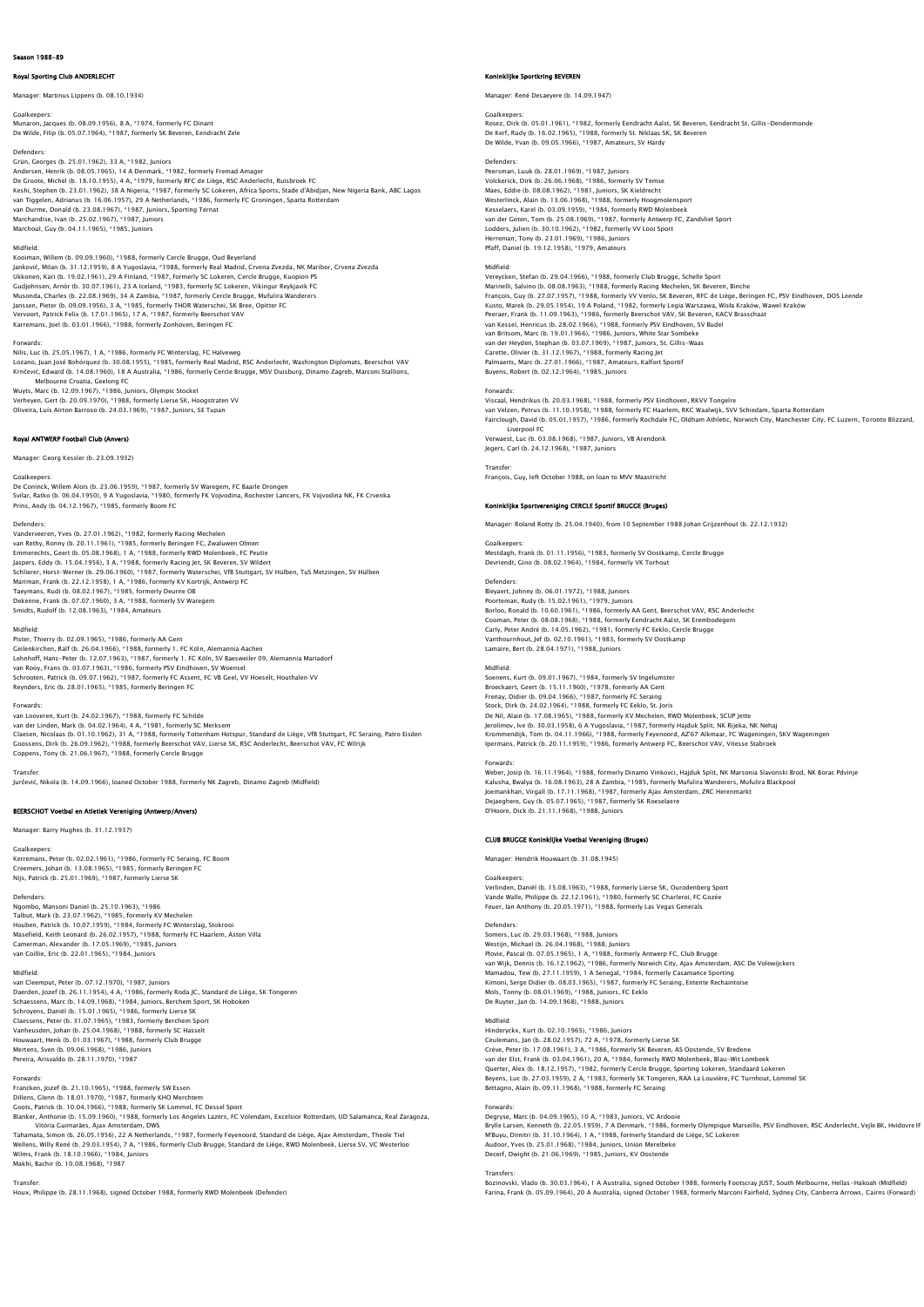# Royal CHARLEROI Sporting Club

Manager: Eric Vanlessen (b. 24.07.1948)

Goalkeepers: Mathijssen, Jacques (b. 20.07.1963), \*1985, formerly FC Winterslag Michel, Dominique (b. 20.09.1964), \*1988, formerly RAA La Louvière, FC Seraing Brioir, Ronald (b. 18.06.1967), \*1986, Juniors

Defenders:<br>Silvagni, Fabrice (b. 26.08.1966), \*1983, Juniors<br>Gorez, Patrick (b. 12.07.1955), \*1987, formerly SK Beveren, FC Seraing, RAA Louvièroise, RWD Molenbeek, RAA Louvièroise Albert, Philippe Julien (b. 10.08.1967), 1 A, \*1985, formerly Standard FC Bouillon Beuls, Norbert (b. 13.01.1957), \*1985, formerly Antwerp FC, SK Tongeren<br>Affo, Atty (b. 27.08.1971), \*1988, formerly AC Sèmassi Sokodé<br>Malerba, Christophe (b. 04.04.1970), \*1988, Juniors<br>Zaccaria, Laurent (b. 03.01.1971), \* Biancucci, Pietro (b. 07.11.1967), \*1988

Midfield:<br>Vavadio, Christian (b. 14.02.1965), \*1988, formerly RAA La Louvière<br>van de Ven, Peter (b. 08.01.1961), \*1986, formerly Roda JC, Fortuna Sittard<br>Mommens, Raymond (b. 27.12.1958), 18 A, \*1986, formerly SC Lokeren, Waddock, Gary Patrick (b. 17.03.1962), 19 A Eire, \*1988, formerly Queens Park Rangers<br>Pugh, Kevin John (b. 10.10.1960), \*1984, formerly Gateshead FC, Darlington FC, Gateshead FC, Newcastle United<br>Ugarte, Francisco (b. 21.0

Forwards:<br>Taibi, Calogero (b. 16.11.1966), \*1984, Juniors<br>Hurtado, Osvaldo Galleguillos (b. 02.11.1957), 29 A Chile, \*1988, formerly Universidad Católica, Filanbanco, Cádiz, Universidad Católica,<br>Hurtado, O'Hiqqins FC, Uni Beugnies, Didier (b. 14.03.1961), \*1984, formerly RAEC Mons Brogno, Dante (b. 02.05.1966), \*1986, formerly RA Marchienne, Pavillon Montagnard<br>Adekola, David Adeolu (b. 19.05.1968), \*1988, formerly Julius Berger Lagos<br>Tiste, Pascal (b. 23.12.1970), \*1988, Juniors

# **Koninklijke Racing Club GENK**<br>(merger of Waterschei and Winterslag)

Manager: Ernst Künnecke (b. 03.01.1938), from 19 November 1988 Jozef Vliers (b. 18.12.1932)

Goalkeepers: Dekeyser, Robert (b. 07.10.1964), \*1988, formerly 1. FC Nürnberg, Bayern München, Union St. Gilloise, 1. FC Kaiserslautern, Wormatia Worms, ZD Oud-Heverle Gašperčić, Roland (b. 09.05.1969), \*1985, Juniors

## Defenders:

Bialousz, Tony (b. 14.12.1961), \*1980 Medved, Dirk (b. 15.09.1968), \*1985, Juniors Swinnen, Jan (b. 13.06.1964), \*1983, formerly Diepenbeek Plessers, Gerard (b. 30.03.1959), 13 A, \*1988, formerly Hamburger SV, Standard de Liège Olivieri, Domenico (b. 16.01.1968), \*1986, Juniors, Park Houthalen Vossen, Rudolf (b. 11.08.1958), \*1987, formerly Sporting Charleroi, SK Tongeren, RFC de Liège Šugar, Miroslav (b. 29.09.1957), \*1987, formerly HNK Šibenik, Crvena Zvezda, HNK Rijeka Vanhove, Luc (b. 09.10.1969), \*1987 Bijnens, Patrick (b. 28.08.1962), \*1984

### Midfield:

Simone, Vito (b. 24.11.1970), \*1988, Juniors van Becelaere, René (b. 11.03.1964), \*1981, Juniors Vangronsveld, Dirk (b. 16.08.1967), \*1986, Juniors Janssens, Rudy (b. 05.08.1963), \*1986, formerly VB Geel Sengulier, Senol (b. 04.10.1969), \*1987, formerly Heusden De Raeve, Daniël (b. 31.05.1962), \*1988, formerly SC Lokeren, FC Winterslag, Bilzerse VV, FC Winterslag<br>Gyimesi, László (b. 18.09.1957), 12 A Hungary, \*1988, formerly Honvéd FC, Győri ETO, Honvéd FC<br>Gijbes, Mathieu (b. 10.

Forwards: Denier, Pierre (b. 09.11.1956), \*1974, Juniors Farrington, Mark (b. 15.06.1965), \*1988, formerly Willem II Tilburg, Cardiff City, Cambridge United, Norwich City, Everton FC<br>Torfason, Geðmundur (b. 13.01.1961), 31 A Iceland, \*1987, formerly SK Beveren, Fram FC, Ármann, Custers, Jean-Pierre (b. 08.01.1970), \*1986, Juniors Savelkoul, Johan (b. 19.12.1970), \*1988, Juniors

Transfers:<br>Collard, Michel (b. 05.09.1963), signed Novemer 1988, formerly Standard de Liège (Defender)<br>Ivković, Tomislav (b. 11.08.1960), 10 A Yuqoslavia, signed February 1989, formerly FC Swarowski Tirol, Crvena Zvezda, D Dinamo Zagreb (Goalkeeper)

# Koninklijke Voetbalclub KORTRIJK (Courtrai)

Manager: Georges Leekens (b. 18.05.1949)

Goalkeepers: Deman, Patrick (b. 31.07.1968), \*1986, Juniors Briquet, Thierry (b. 09.02.1963), \*1988, formerly Sporting Charleroi

Defenders:<br>Derouck, Michel (b. 30.08.1963), \*1982, Juniors<br>Ducoulombier, Rudy (b. 27.08.1964), \*1988, formerly WS Lauwe<br>De Wolf, Michel Jean (b. 19.01.1958), 19 A, \*1988, formerly AA Gent, RWD Molenbeek, SC Clabecq Schwabe, Dieter (b. 12.09.1956), \*1979, formerly Bayer 05 Uerdingen, Bonner SC, 1. FC Köln<br>Broeckaert, Nicolaas (b. 23.11.1960), \*1983, formerly SV Sottegem<br>Timmerman, Piet (b. 15.05.1970), \*1987, formerly KV Winkel Sport

Midfield:<br>Foulon, Rik (b. 06.04.1963), \*1986, formerly FC Izegem, Dottignies Sport, KV Kortrijk<br>Malunga, Kennedy Green (b. 14.05.1970), 8 A Malawi, \*1988, formerly Cercle Brugge, MTL Wanderers, Mamelodi Sundowns<br>Sneleers, Verspaille, Claude (b. 21.06.1964), \*1981, formerly Bissegem<br>Debaveye, Didier (b. 30.09.1969), \*1986, Juniors<br>Mostahinić, Dean (b. 28.11.1961), \*1988, formerly FK Sloboda Tuzla<br>Muvala, Valence (b. 01.03.1960), \*1987

Forwards:<br>Booy, Foeke (b. 25.04.1962), \*1988, formerly FC Groningen, PEC Zwolle, De Graafschap, SC Cambuur, VV Leeuwarden<br>Desnica, Damir (b. 20.12.1956), 1 A Yugoslavia, \*1985, formerly NK Rijeka, EP Rijeka<br>Ballenqhien, La

# Royal Football Club de LIÈGE (Luik)

Manager: Robert Waseige (b. 26.08.1939)

# Goalkeepers: Stojić, Ranko (b. 18.01.1959), 14 A Yugoslavia, \*1987, formerly Dinamo Zagreb, NK Partizan, FK Zvezdara, Iskra Bugojno Gusbin, Patrick (b. 25.10.1965), \*1984, formerly RAA La Louvière

Defenders: Wegria, Bernard (b. 07.03.1963), \*1979, Juniors De Sart, Jean-François (b. 18.12.1961), \*1981, Juniors Habrant, Bernard (b. 23.09.1960), \*1978, Juniors Quaranta, Raphaël (b. 29.12.1957), \*1978, formerly CS Visé Giusto, Moreno (b. 03.11.1961), \*1982, Juniors

Midfield: Houart, Michel (b. 07.12.1967), \*1988, formerly Malmédy Machiels, Vincent (b. 16.09.1965), \*1983, formerly FC Seraing Quain, Didier (b. 15.12.1960), \*1986, formerly KV Kortrijk, US Tournai<br>Bosman, Jean-Marc (b. 30.10.1964), \*1988, formerly Standard de Liège<br>Boffin, Daniël Edouward (b. 10.07.1965), \*1987, formerly St. Truiden VV<br>Waseige, F Henry, Boris (b. 18.09.1970), \*1988, Juniors

Forwards: Malbaša, Nebojša (b. 25.06.1959), \*1987, formerly Dinamo Zagreb, NK Rijeka Veyt, Daniël (b. 09.12.1956), 9 A, \*1987, formerly SV Waregem, St. Niklaas SK, Boom FC Varga, Zvonko (b. 27.11.1959), 3 A Yugoslavia, \*1986, formerly FK Partizan, FK Crvenka Ernès, Luc (b. 24.02.1965), \*1983, formerly Villers L'Evêque

# Royal Standard de LIÈGE (Luik)

Manager: Urbain Braems (b. 10.11.1933)

Goalkeepers: Bodart, Gilbert (b. 02.09.1962), 2 A, \*1981, Juniors, CS Verlaine Mailleux, Benoît (b. 26.01.1960), \*1986, formerly Sporting Charleroi, CS Bierwart Heinen, Harald (b. 07.07.1966), \*1988, formerly FC Malmédy

Defenders: Beuken, Bernard (b. 28.02.1971), \*1988, Juniors Luyckx, Freddy (b. 17.01.1959), \*1984, formerly FC Seraing, RWD Molenbeek, FC Tubeke Radanović, Ljubomir (b. 21.07.1960), 34 A Yugoslavia, \*1988, formerly FK Partizan, FK Lovćen Cetinje<br>Nassen, Daniël (b. 24.11.1966), \*1985, formerly Rapid Spouwen, Standard de Liège, Vlijtingen VV Lambrichts, Paul (b. 16.10.1954), S A, \*1982, formerly SK Beveren, FC Winterslag, Patro Eisden, Lanklaar Vv<br>Siquet, Thierry (b. 18.10.1968), \*1986, Juniors, Union Huy<br>Delangre, Etienne (b. 12.02.1963), \*1981, Juniors<br>Colla

# Midfield:

Rouyr, Thierry (b. 11.09.1966), \*1987, formerly FC Seraing Vandersmissen, Guy (b. 25.12.1957), \*1978, formerly Waremmien, Standard de Liège Fernández, Alfonso Leal (b. 20.04.1963), \*1987, formerly Melen-Micheroux Thans, Benoît (b. 20.08.1964), \*1988, formerly Racing Club de Lens, RFC de Liège, FC Biègny<br>Saibene, Jeff (b. 13.09.1968), 3 A Luxembourg, \*1986, formerly Union Luxembourg, FC Kehlen<br>Hellers, Guy (b. 10.10.1964), 22 A Luxe

Forwards:<br>Limam, Jameleddine (b. 11.06.1967), 8 A Tunisia, \*1988, formerly Stade Tunisien<br>Rosenthal, Roni (b. 11.10.1963), 16 A Israel, \*1988, formerly Club Brugge, Maccabi Haifa<br>Czerniatynski, Alexandre (b. 28.07.1960), 2 Gillissen, André (b. 05.07.1965), \*1988, formerly Hoeselt VV Veldić, Philippe (b. 03.08.1971), \*1988, formerly FC Seraing Silva Filho, Dioniso Carlos (b. 18.08.1971), \*1988 Carrier, Hugue (b. 06.04.1969), \*1988, Juniors

# Transfer: Collard, Michel, left November 1988, transferred to RC Genk

Koninklijke LIERSE Sportkring (Lierre)

Manager: Dimitrije Davidović (b. 21.05.1944)

Goalkeepers:<br>Pfaff, Jean-Marie (b. 04.12.1953), 64 A, \*1988, formerly Bayern München, SK Beveren, Eendracht Aalst<br>Jensen, Birger (b. 01.03.1951), 19 A Denmark, \*1988, formerly Club Brugge, BK 1903 København<br>Thiis, Peter (b

## Defenders:

Vonckx, Peter (b. 31.10.1969), \*1986, Juniors<br>Gevers, Sven (b. 03.02.1970), \*1988, formerly Lichtaart Sport, VC Wijnegem<br>Bovri, Pascal (b. 04.10.1964), \*1986, formerly RSC Anderlecht (Amateurs)<br>Zovko, Marijan (b. 21.08.195 van den Buijs, Constant (b. 08.06.1957), † 1982, formerly Berchem Sport, FC Wuustwezel<br>van Roosbroeck, Kurt (b. 10.10.1966), † 1984, formerly Begijnendijk<br>Geudens, Thierry (b. 11.09.1962), † 1987, formerly FC Heultje<br>Fiere

Midfield: Pauwels, Rafaël (b. 14.06.1968), \*1986, formerly VC Hooikt Heylen, Joris (b. 27.12.1969), \*1988, formerly Bouwel Goyvaerts, Rafael (b. 16.02.1969), \*1987, formerly FC Houtvenne Kindermans, Jean (b. 10.08.1964), † 1986, formerly RSC Anderlecht (Amateurs)<br>Spoorenberg, Franciscus (b. 13.10.1964), † 1987, formerly VV Overpelt<br>Miljanović, Goran (b. 02.10.1956), 4 A Yugoslavia, \*1988, formerly Sloboda Segers, Didler (b. 21.02.1965), \*1987, formerly Stade Leuven, RWD Molenbeek<br>Ploegaerts, Philip (b. 20.01.1970), \*1987, formerly Red Boys Differdange<br>Boonen, Jacky (b. 09.04.1968), \*1988, formerly Dilsen<br>Dauwen, Frank (b. 0

Forwards:<br>Goyvaerts, Jan (b. 22.08.1960), \*1988, formerly Club Brugge, Racing Jet, Lierse SK, TSV Lyra<br>Wittebole, Didier (b. 22.11.1965), \*1987, formerly Cercle Brugge, RSC Anderlecht, White Star Waluwé<br>Smolders, Spencer ( Pokluda, Lubomír (b. 17.03.1958), 4 A Czechoslovakia, \*1988, formerly Inter Bratislava, Sparta Praha, RH Cheb, Sklo Union Teplice